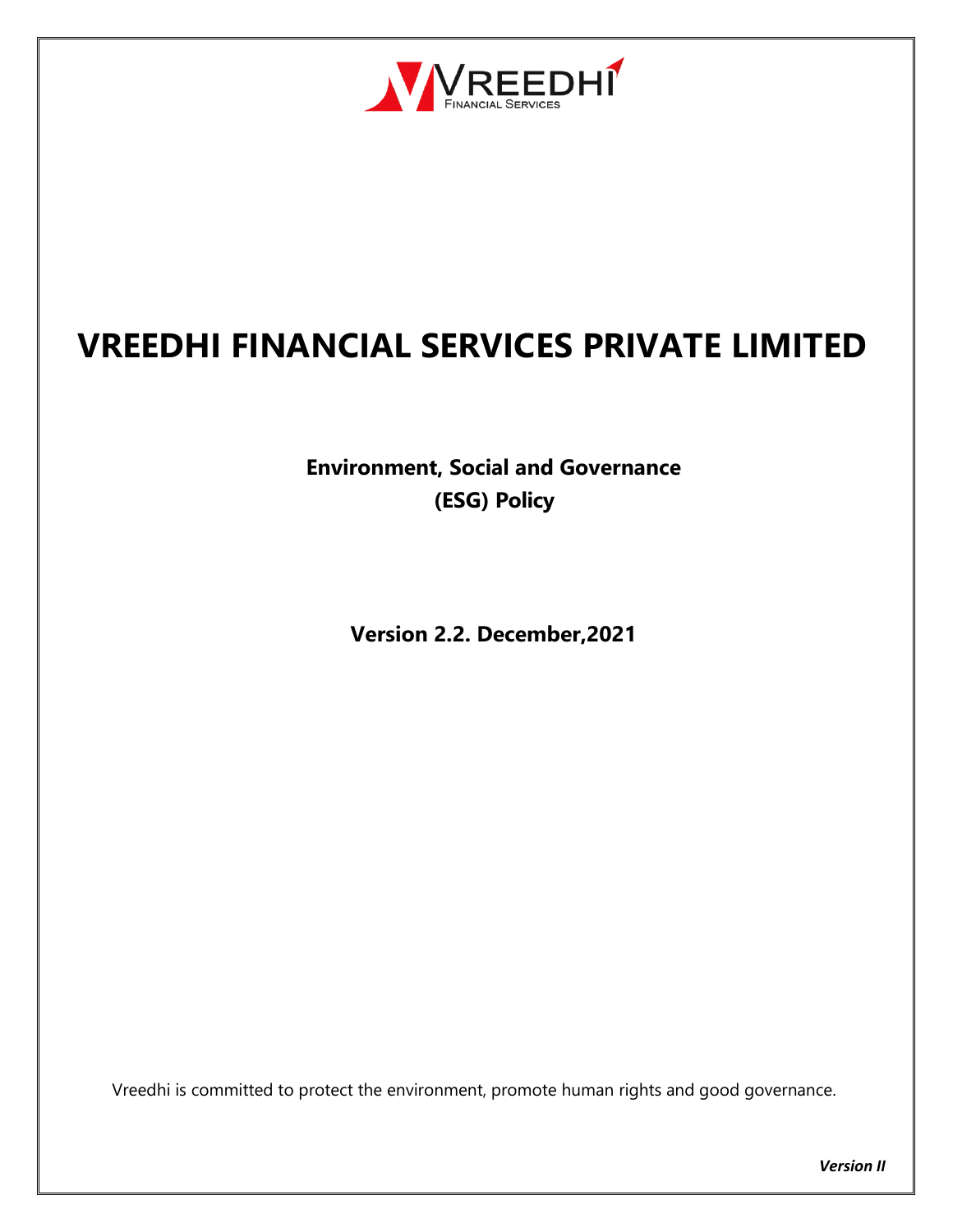

| <b>Prepared</b><br>By | <b>Designation</b> | <b>Signature</b> |
|-----------------------|--------------------|------------------|
| P.N. Srinivasa Rao    | <b>COO</b>         |                  |

| <b>Reviewed &amp;</b><br><b>Adopted by</b> |                                   |  |  |
|--------------------------------------------|-----------------------------------|--|--|
| <b>Board</b>                               |                                   |  |  |
| Director (On behalf                        |                                   |  |  |
| of the Board of                            |                                   |  |  |
| Directors)                                 | Shamik Trehan, Executive Director |  |  |
|                                            |                                   |  |  |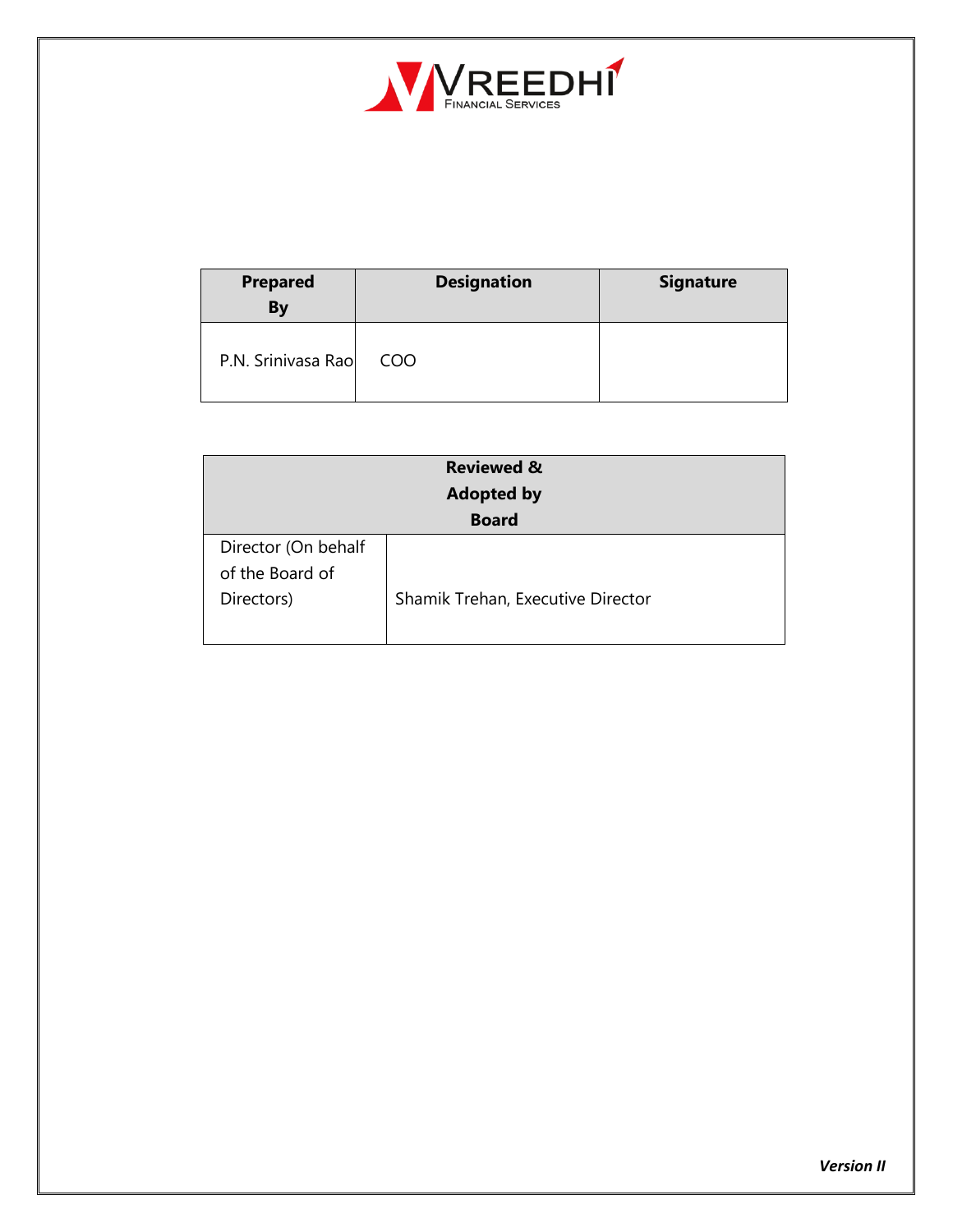

#### **Contents**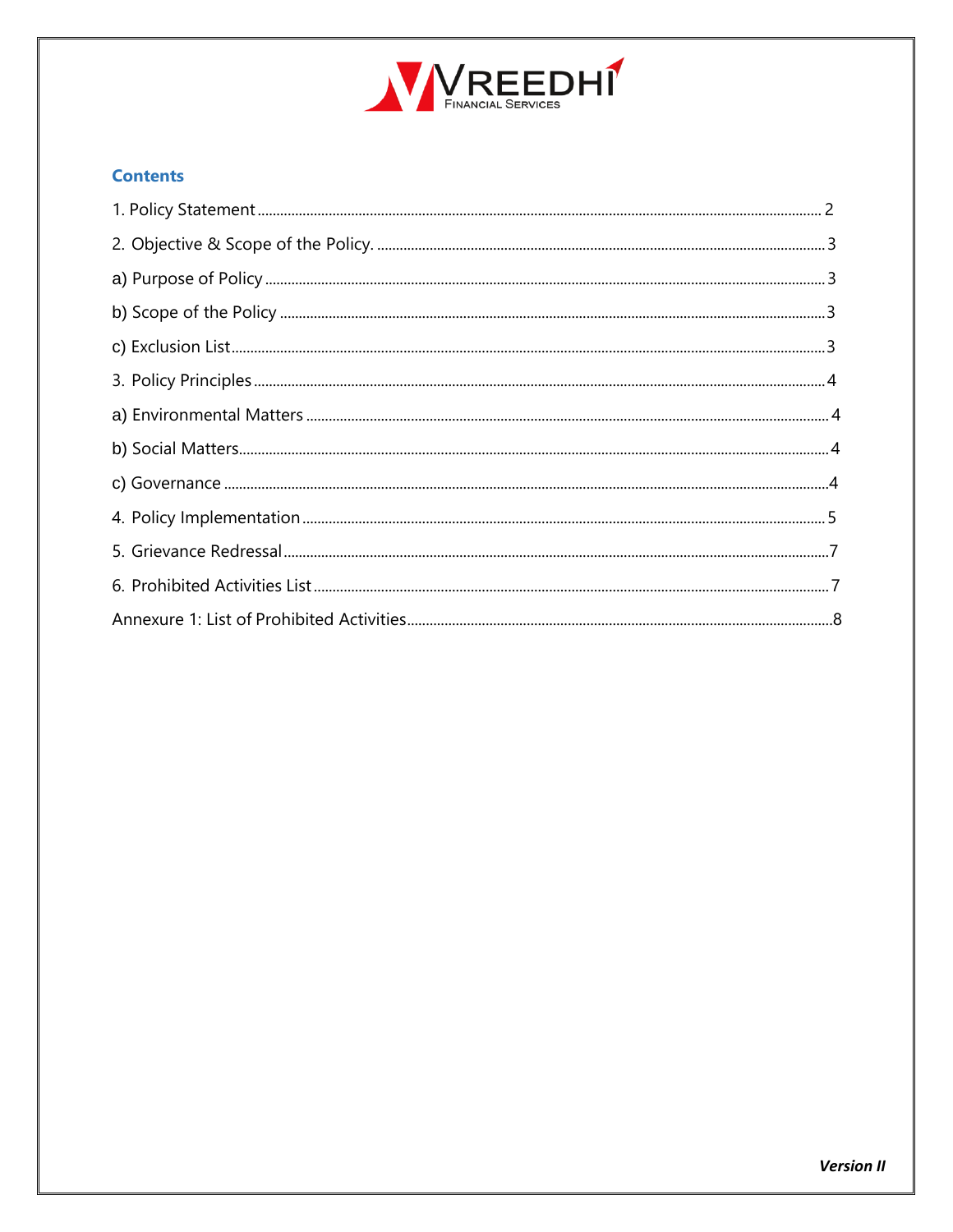

# <span id="page-3-0"></span>**1. Policy Statement**

Vreedhi Financial Services Private Limited ("VREEDHI") recognizes that its employees, customers, partners and the vendors that it deals with through its operations can have an impact on the environment and community, and therefore comprehends and endorses the need for adherence to environmental, social, and governance policies consistent with the values of VREEDHI by all parties associated with it.

It has therefore laid out a strong Environmental, Social and Governance Policy Statement which combined with its Fair Practices Code will provide it with the necessary impetus to achieve its desired growth in a responsible, inclusive and sustainable manner.

### **ENVIRONMENTAL, SOCIAL & GOVERNANCE (ESG) POLICY STATEMENT OF VREEDHI**

The ESG Policy of VREEDHI is driven by its mission to finance the underserved Missing Middle (Micro enterprise segment) in India by partnering and providing the necessary financial & allied support to these businesses.

The VREEDHI ESG Framework (ESGF) is founded on the concept of overall sustainable development and thereby recognizes Environmental and Social (E&S) considerations in its own business operations and in the activities carried out by the people and institutions associated with it.

VREEDHI constantly strives to bring a positive transformation to the society through its business operations and sincerely endeavors to conserve natural resources, protect the environment and contribute to welfare of the community at large. This policy applies to all the activities and stakeholders of VREEDHI including its employees, stakeholders, customers, partners, vendors and all other parties associated with it.

VREEDHI is committed to comply with its ESG policy, applicable laws of the land and to be responsive to existing and emerging E&S concerns on a proactive basis.

### <span id="page-3-1"></span>**2. Objective & Scope of the Policy**

### <span id="page-3-2"></span>**a) Purpose of Policy**

VREEDHI places significant emphasis on the identification, assessment and management of Environment, Social and Governance (ESG) risks. This policy therefore serves as a memorandum for VREEDHI's employees, customers, partners, vendors and associated parties, for them to imbibe the sustainability culture that VREEDHI is trying to build. The policy affirms the commitment of these parties toward healthy ESG practices and serves as a reference point for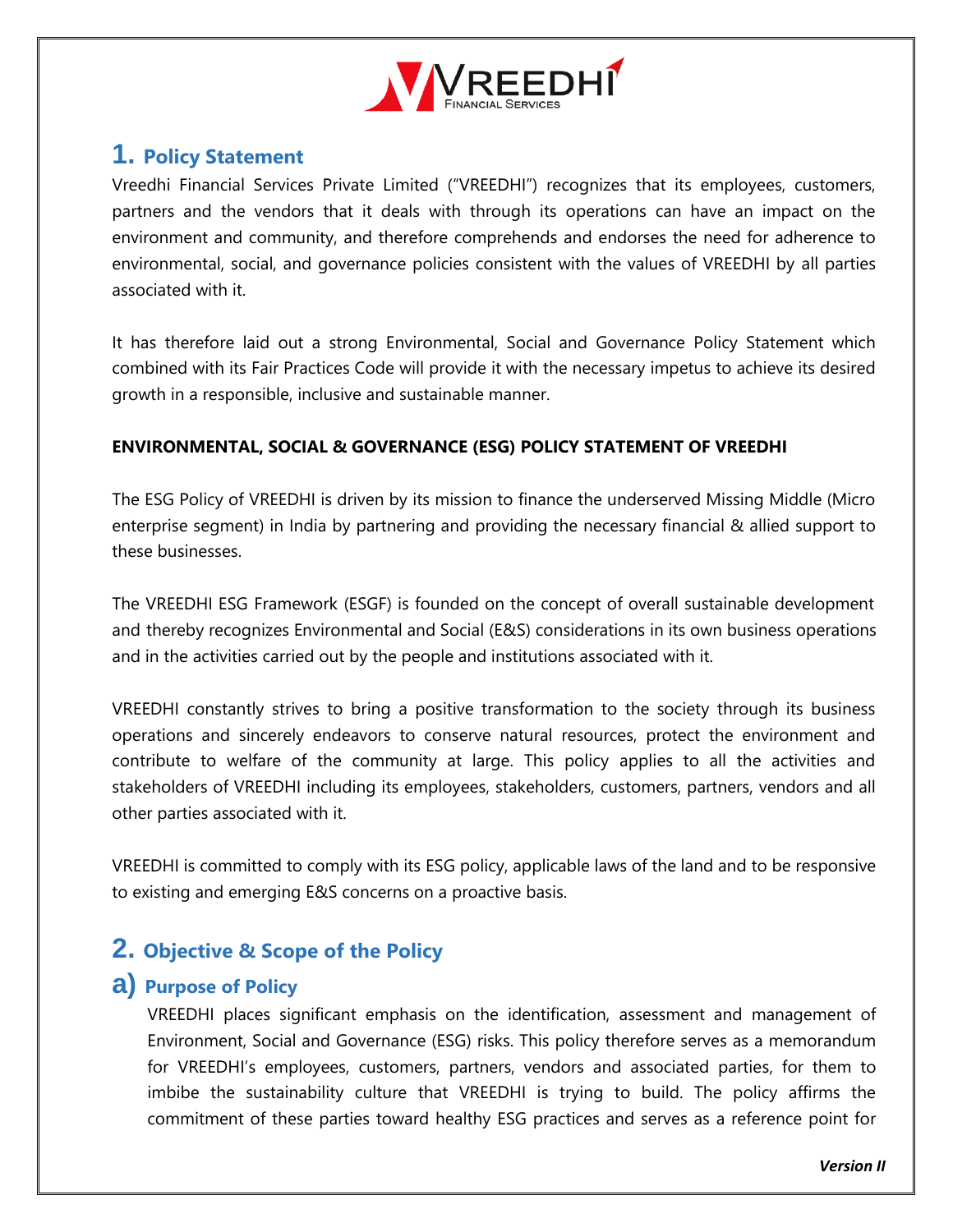

them to be able to effectively implement the policy within their operational and legal boundaries.

# <span id="page-4-0"></span>**b) Scope of the Policy**

This policy applies to all employees, customers, partners, vendors, stakeholders and parties associated to VREEDHI.

**The policy aims at covering the following aspects to ensure that VREEDHI's ESG Mechanism operates efficiently:**

- i. Define ESG Risks
- ii. Identify ESG risks
- iii. Make ESG an integral part of VREEDHI's Loan Agreement
- iv. Ensure End Use Verification of ESG
- v. ESG Risk Categorization of Customers and Vendors of VREEDHI
- vi. ESG Checks by Customers & Vendors of VREEDHI
- vii. ESG Monitoring & Mitigation by VREEDHI
- viii. ESG Mechanism Review, Improvement & Training
- ix. Engagement of External ESG Consultants by VREEDHI

### <span id="page-4-1"></span>**c) Exclusion List**

The exclusion list (annexed) lists out the types of sectors, businesses or processes that VREEDHI does not lend to.

# <span id="page-4-2"></span>**3. Policy Principles**

The principles forming the foundation to the policy are:

### <span id="page-4-3"></span>a) **Environmental Matters**

VREEDHI shall conduct its business and operations in compliance with local and national environmental and occupational health and safety regulations. Customers and vendors of VREEDHI shall also adhere to these regulations in letter and spirit.

 The following major policies relating to environment in India shall be complied with, as and when applicable:

- i) The National Forest Policy
- ii) Policy Statement for Abatement of Pollution
- iii) National Conservation Strategy and Policy Statement on Environment and Development Furthermore, VREEDHI shall refrain from dealing with institutions that are covered by the exclusion list included in the Annexure to this policy statement.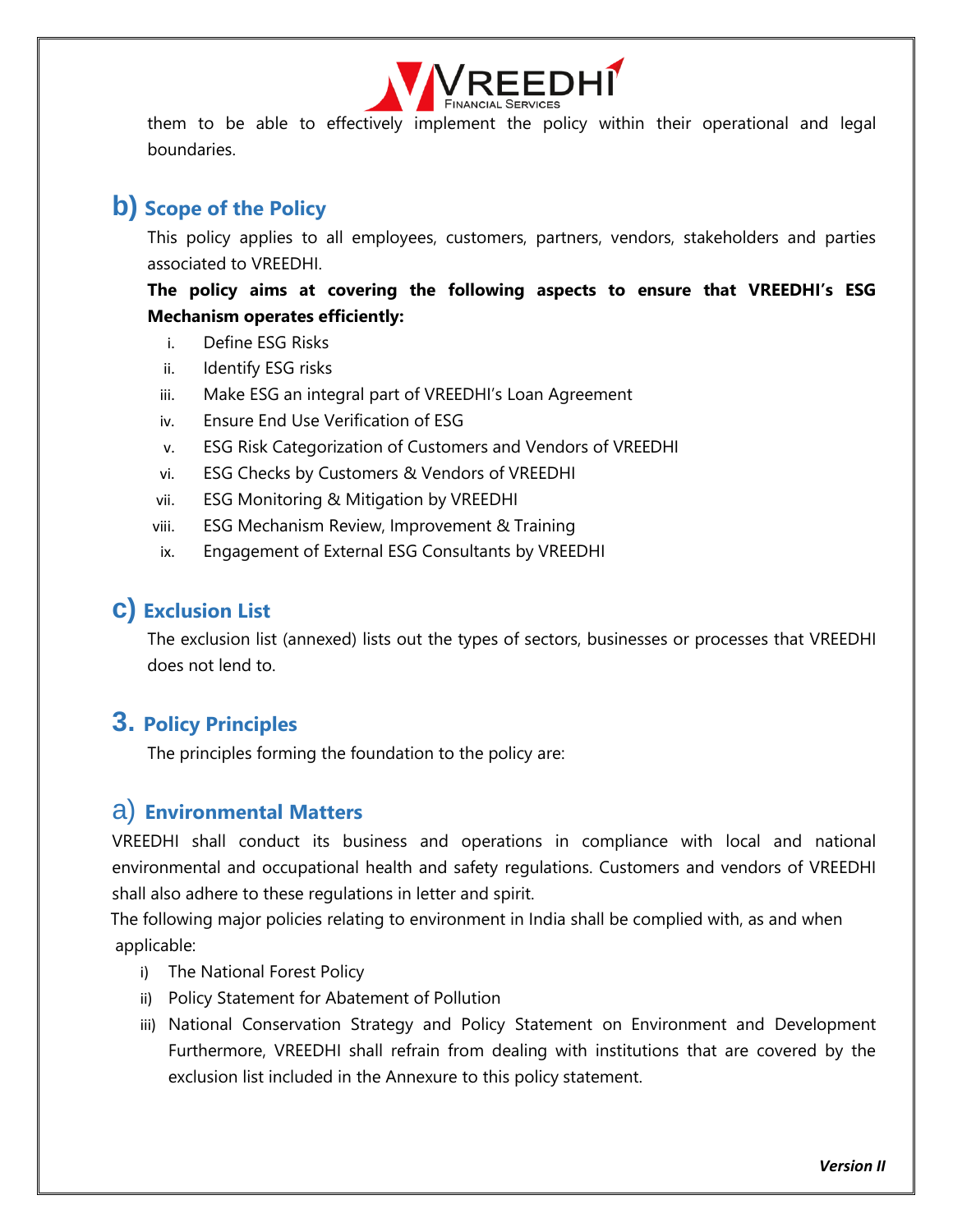

# <span id="page-5-0"></span>**b) Social Matters**

VREEDHI recognizes that occupational safety, health and good working environment is a fundamental human right. VREEDHI also acknowledges that safety and health of workers has a positive impact on productivity and economic & social development.

VREEDHI is committed to conduct its business and operations in compliance with local and national social policies. VREEDHI also urges its customers and vendors to adhere to these regulations in good faith to ensure that there are no adverse consequences from the funded projects on the community members around the project, the enterprises covered by the project and groups of people who are vulnerable either due to inadequate social protection or otherwise.

VREEDHI shall refrain from dealing with customers, vendors and associates who are known not to comply with all applicable local and national regulations. The major social policy of the Ministry of Labour and Employment "National Policy on Safety, Health and Environment at Work Place" should be complied with in addition to any other allied policies issued by the Government of India.

# **c) Governance Matters**

### **VREEDHI is committed to the principle of transparency and good governance with the following aspects:**

- i) have adequate number of independent directors;
- ii) provide for adequate transparency about the company's operations, and a governance structure that demonstrates appropriate accountabilities,
- iii) take actions to ensure that its officers are not involved in corrupt practices,
- iv) uphold high standards of business integrity and honesty; and
- v) deal with regulators in an open and co-operative manner.

# <span id="page-5-1"></span>**4. Policy Implementation**

VREEDHI plans to achieve successful implementation of its Environment, Social & Labor Policy within and outside the organization by establishing the following safeguards:

#### **Loan Proposals**

The Cluster Leads (CL), Territory Credit Managers (TCM) and Territory Managers (TM) are well appraised about VREEDHI's ES&L Policy and will diligently scrutinize every loan proposal / service agreement to identify any environment, social or labor risk that may emerge by dealing with a particular customer or vendor. All loan proposals would be subjected to a preliminary screening at the file login stage and in case any applicant is found to be grossly non-compliant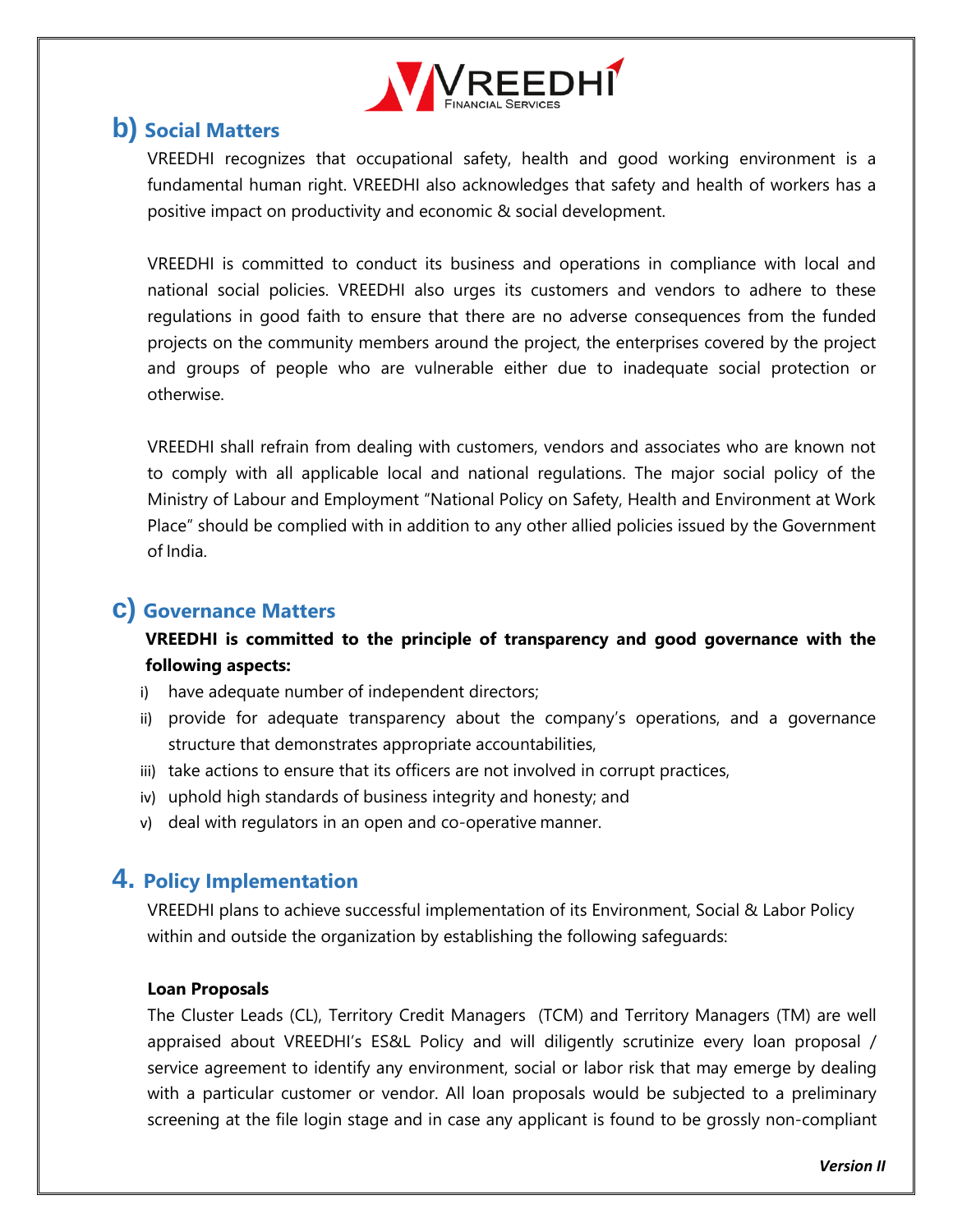

with national or local environmental, social or labor laws, then the loan application will be rejected and will not be passed on to the credit appraisal stage.

#### **ESG Risk Categorization of Customers and Vendors**

VREEDHI has in place a robust risk categorization matrix and will assign risk category for each of its customers and borrowers at the loan approval stage and post disbursement based on the identification and assessment of the ESG risks by its Credit Managers / Credit Committee. **The risk categories are as follows:**

- i) **Low Risk:** Customer with minimal or no adverse environmental, social or labor impact.
- ii) **Medium Risk:** Customer with potential limited adverse environmental, social or labor impacts those are few in number, largely reversible and readily addressable through mitigation measures. In such a case VREEDHI will notify the specific risks / non-compliances to the applicant and call upon them to take the necessary corrective steps within a specified time frame defined by VREEDHI based on the seriousness of the issue. Subsequently if the applicant fails to address these issues and continues to remain non- compliant, VREEDHI would classify the non-compliance as an event of default and thereafter be entitled to recall the entire outstanding of the credit facility, as its remedy.
- iii) **High Risk:** Customer with existing significant adverse environmental, social or labor impacts those are irreversible or unprecedented. In such a case, if identified at the loan approval stage, VREEDHI will reject such applications. If identified subsequently, VREEDHI would classify such a customer a High Risk customer and if the applicant fails to address these issues and continues to remain non-compliant, VREEDHI would classify the non-compliance as an event of default and thereafter be entitled to recall the entire outstanding of the credit facility, as its remedy.

#### **Loan / Service Agreements**

VREEDHI's Loan Agreements specifically enumerate a clause on compliance with all applicable local and national environment, social and labor laws. This functions as a precondition for any of VREEDHI's dealing with its customers and vendors and any known deviation in this compliance adversely impacts its final decision. We will modify our loan agreement template to specifically include this clause and ensure that it appears in the printed version of our next batch of agreements.

#### **End use of Funds Verification**

As a part of the internal VREEDHI policy, Loan utilization checks (LUC) are conducted after the loan disbursement. Along with other checks, special emphasis will be given by the Cluster Lead conducting LUC to observe any non- compliance w.r.t. social and environmental regulations as applicable and reasonably ascertainable during the visit. The Cluster Lead shall use any notice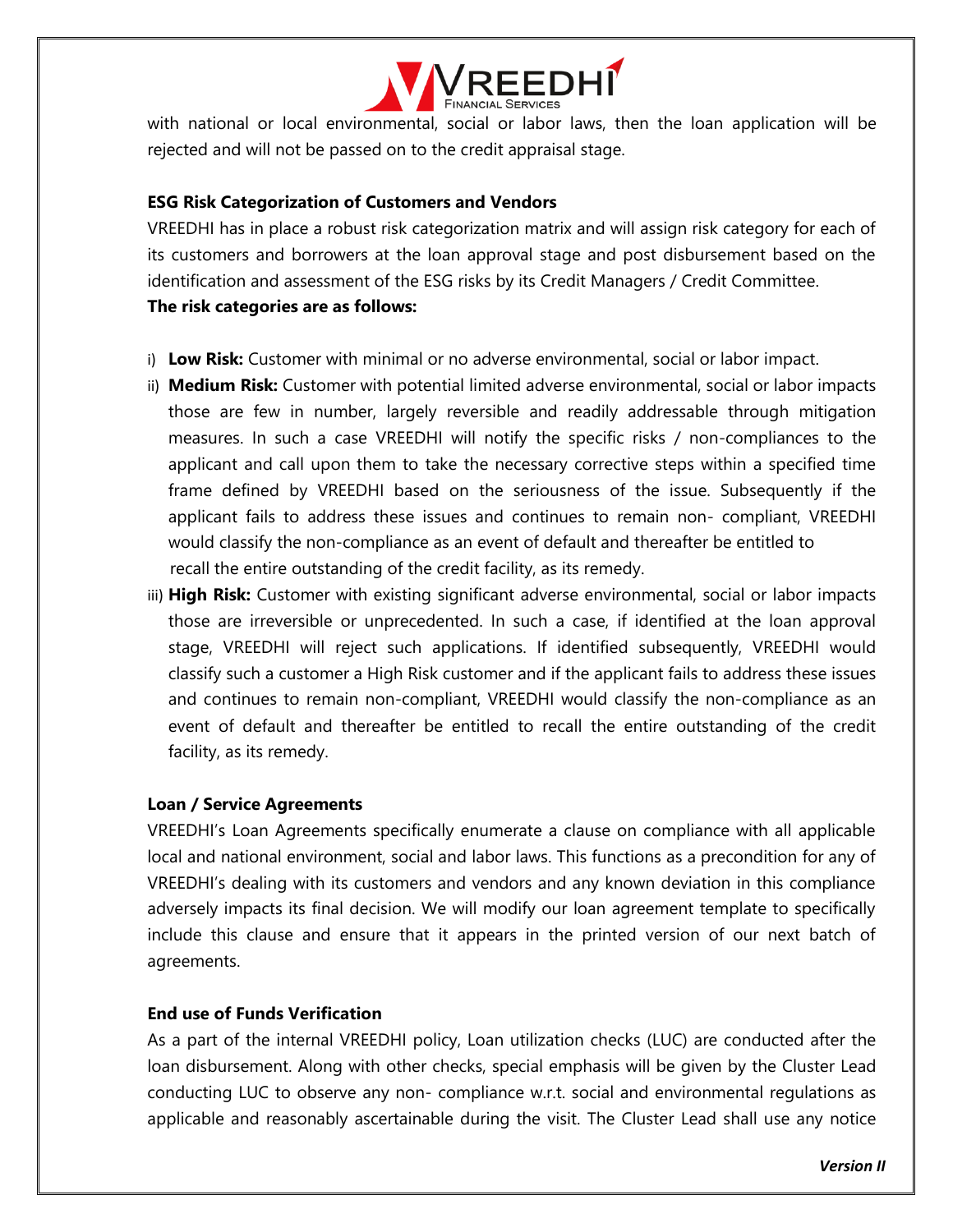

received by any government or semi government authority as the basis of ascertaining the noncompliance by the customer, if any. Any noncompliance observed shall be reported to the senior management who will in turn take a call on the further action which may include notifying customer with risks associated with non-compliances and call upon them to take necessary corrective actions or classify the non- compliance as an event of default and recall the entire outstanding of the credit facility.

#### **ESG Monitoring and Mitigation Mechanism**

VREEDHI has in place a comprehensive ES&L monitoring and mitigation mechanism. Executive Director (ED) is the designated senior level officer in-charge of the effective functioning of the ESG Mechanism in VREEDHI. ED shall periodically review all the ESG related reports, analyze the information and present any irregularities to the company. In case of any observed noncompliance w.r.t. the customers of VREEDHI, the same shall be notified customer with risks associated with non-compliances and call upon them to take necessary corrective actions or classify the non-compliance as an event of default and recall the entire outstanding of the credit facility.

#### **ESG Compliance Checks by Customers and Vendors**

VREEDHI strives in letter and spirit, to ensure that sustainable development is achieved in effect till the last mile, it constantly creates awareness on the ESG front amongst its customers and vendors and urges them to further carry forward the ESG attitude down the line suppliers, buyers, vendors and other parties that they are in turn associated with. VREEDHI also advices all its customers and vendors to perform compliance checks and take necessary action while dealing with parties down the line.

#### **ESG Mechanism Review, Improvement & Training**

The management team and the employees concerned with the ESG mechanism implementation constantly keep themselves abreast with the latest developments in the area. VREEDHI promotes continuous learning and knowledge sharing by encouraging participation in cross-company programs

### <span id="page-7-0"></span>**5. Grievance Redressal**

In order to address effectively any operational, social, environmental, labor and other general concerns, VREEDHI has in place a structured grievance redressal framework supported by a review mechanism. This redressal mechanism can be used not just by its customers, but also by its employees, vendors and the community at large. This grievance redressal policy is a part of VREEDHI's Fair Practice code which is published in its website and accessible through *[www.vreedhi.com](http://www.vreedhi.com/)*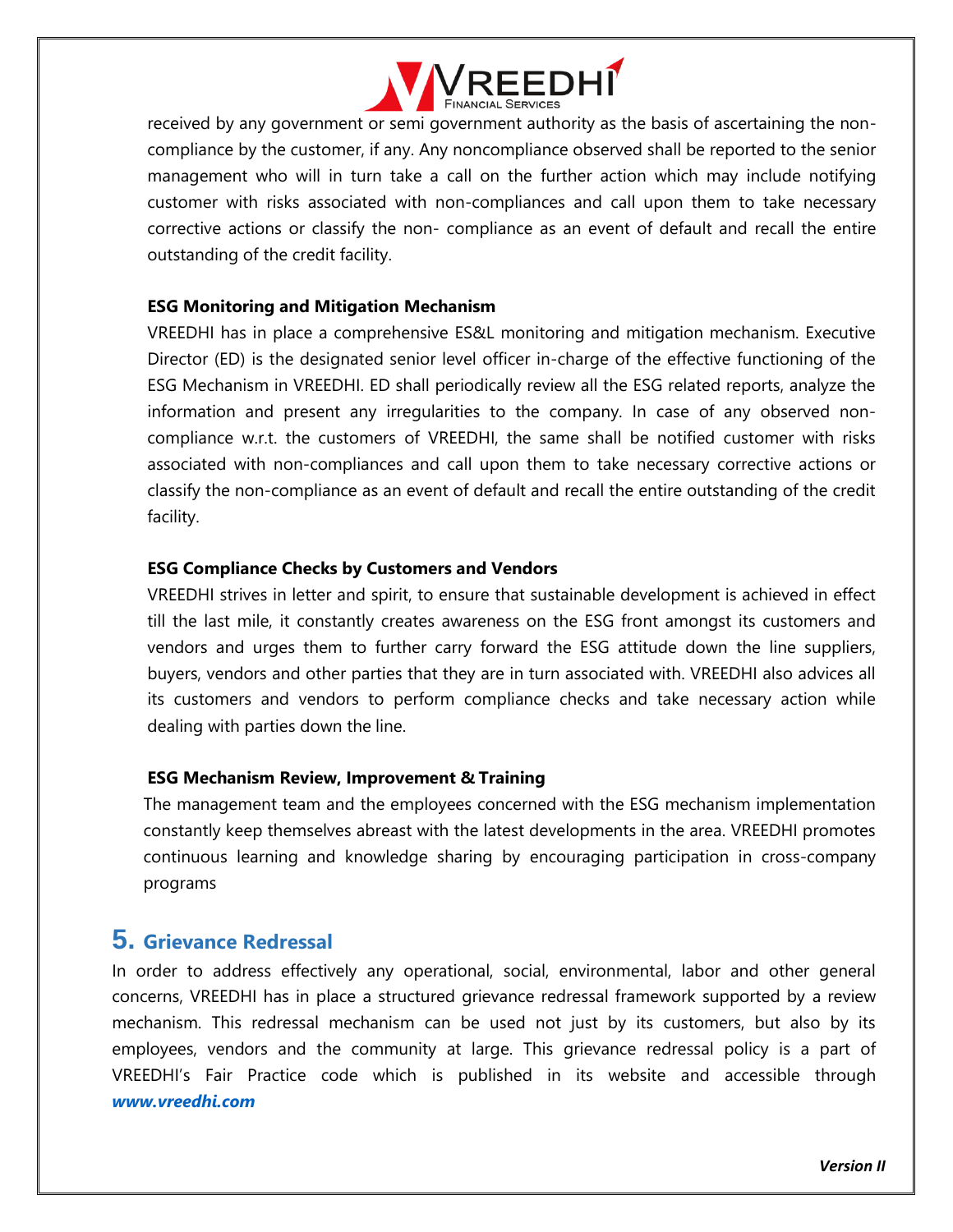

# <span id="page-8-0"></span>**6. Prohibited Activities List**

VREEDHI will not deal with any borrowers or vendors who are engaged in the business or trade of any product or activity deemed to be illegal under the laws or regulations in force in India. A detailed list of prohibited activities is provided as an annexure to this policy.

#### <span id="page-8-1"></span>**Annexure 1: List of Prohibited Activities**

#### **VREEDHI will not support any of the following activities:**

- 1) Conversion or degradation of critical forest areas or forest-related critical natural habitats.
- 2) Leasing or financing of logging equipment, unless an environmental and social impact assessment indicates that;
	- a. all timber harvesting operations involved will be conducted in an environmentally sound manner which minimizes forest destruction; and
	- b. the timber harvesting operations will produce positive economic benefits and sustainable forest management systems.
- 3) Construction of dams that significantly and irreversibly: (a) disrupt natural ecosystems upstream or downstream of the dam; or (b) alter natural hydrology; or (c) inundate large land areas; or (d) impact biodiversity; or (e) displace large numbers of inhabitants (5,000 persons or more); or (f) impact local inhabitants' ability to earn a livelihood.
- 4) Production or trade in any product or activity deemed illegal under the laws or regulations of India or international conventions and agreements or subject to international phase outs or bans such as pharmaceuticals, pesticides/herbicides, ozone depleting substances, polychlorinated biphenyls and other hazardous substances, wildlife or wildlife products regulated under the Convention on International Trade and Endangered Species of Wild Fauna and Flora and trans-boundary trade in waste or waste products.
- 5) Resettlement of 5,000 or more persons.
- 6) Extraction or infrastructure in or impacting: protected area Categories I, II, III, and IV (Strict Nature Reserve/Wilderness Areas and National Parks, Natural Monuments and Habitat/ Species Management Areas), as defined by the International Union for the Conservation of Nature (IUCN). Projects in IUCN Categories V (Protected Landscape/Seascape) and VI (Managed Resource Protected Area) must be consistent with IUCN management objectives [http://www.iucn.org/about/work/programmes/gpap\\_home/ u](http://www.iucn.org/about/work/programmes/gpap_home/)nless it can be demonstrated through an environmental assessment (i) there is no degradation of the protected area and (ii) there are positive environmental and social benefits.
- 7) Production of or trade in nuclear reactors and components thereof.
- 8) Production of, trade in or use of un-bonded asbestos fibers.